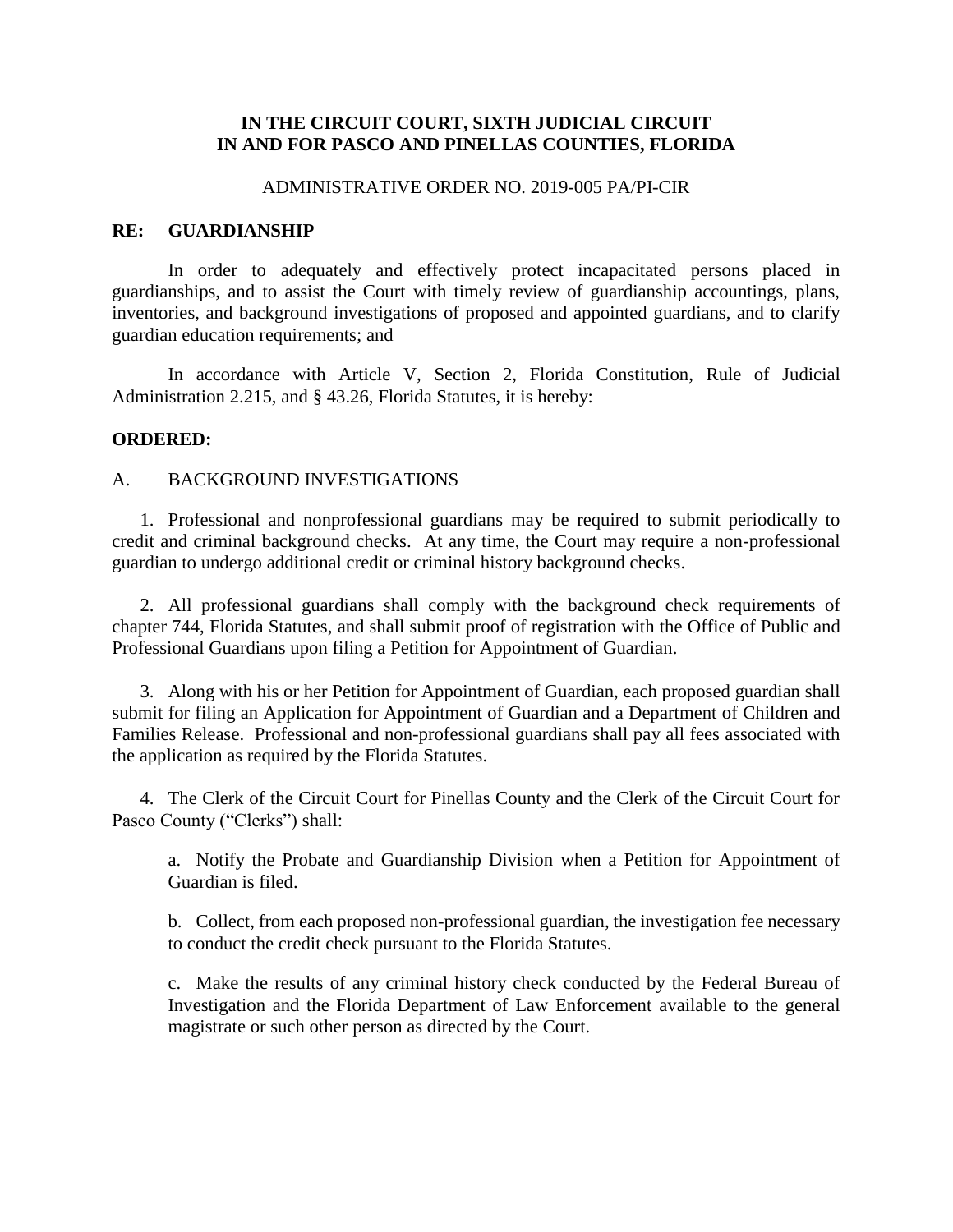## B. GUARDIANSHIP AND INCAPACITY PROCEDURES

### 1. Determination of Capacity

a. The court-approved form Application for Appointment of Guardian shall be utilized within the trial courts of the Sixth Judicial Circuit by any petitioner seeking the determination of capacity of an individual located within Pasco or Pinellas County and shall be filed contemporaneously with the Petition to Determine Capacity.

### b. Clerks' Duties:

i. Accept the Petition to Determine Capacity, Petition for Appointment of Guardian, and Application for Appointment of Guardian.

ii. Immediately upon receipt of the Petition to Determine Capacity, prepare the Notice to Alleged Incapacitated Person, Order Appointing Examining Committee, and Order Appointing Counsel for the Alleged Incapacitated Person for presentation to the Court. The members of the Examining Committee and the Court Appointed Counsel for the Alleged Incapacitated Person shall be chosen on a rotational basis from the Court approved lists.

iii. Serve by regular or electronic mail a copy of the Petition to Determine Capacity and Petition for Appointment of Guardian and any exhibits upon appointed counsel, members of the examining committee, and all known next of kin of the alleged incapacitated person, and/or such other person as directed by the Court.

iv. Present a copy of the Petition to Determine Capacity, Verified Petition for Appointment of Guardian, Notice and Statement of Rights to the process server for service on the alleged incapacitated person.

v. In addition to monitoring the Return of Service, monitor the completion of the committee's report to ensure that appropriate statutory time frames are met.

vi. Provide a notice to the process server directing the process server to read the petitions and Notice and Statement of Rights to the alleged incapacitated person and to return to the Clerks' Office the Return of Service for filing in the Court file.

#### 2. Indigent Status

The Clerk shall inform any petitioner filing for indigent status on behalf of an alleged indigent incapacitated person that he or she is required to complete an Application for Determination of Civil Indigent Status in accordance with section 57.082, Florida Statutes. The application shall be completed using the alleged indigent incapacitated person's information.

## 3. Adjudicatory Hearing

a. The petitioner, petitioner's counsel, the alleged incapacitated person, counsel for the alleged incapacitated person, the proposed guardian, and counsel for the proposed guardian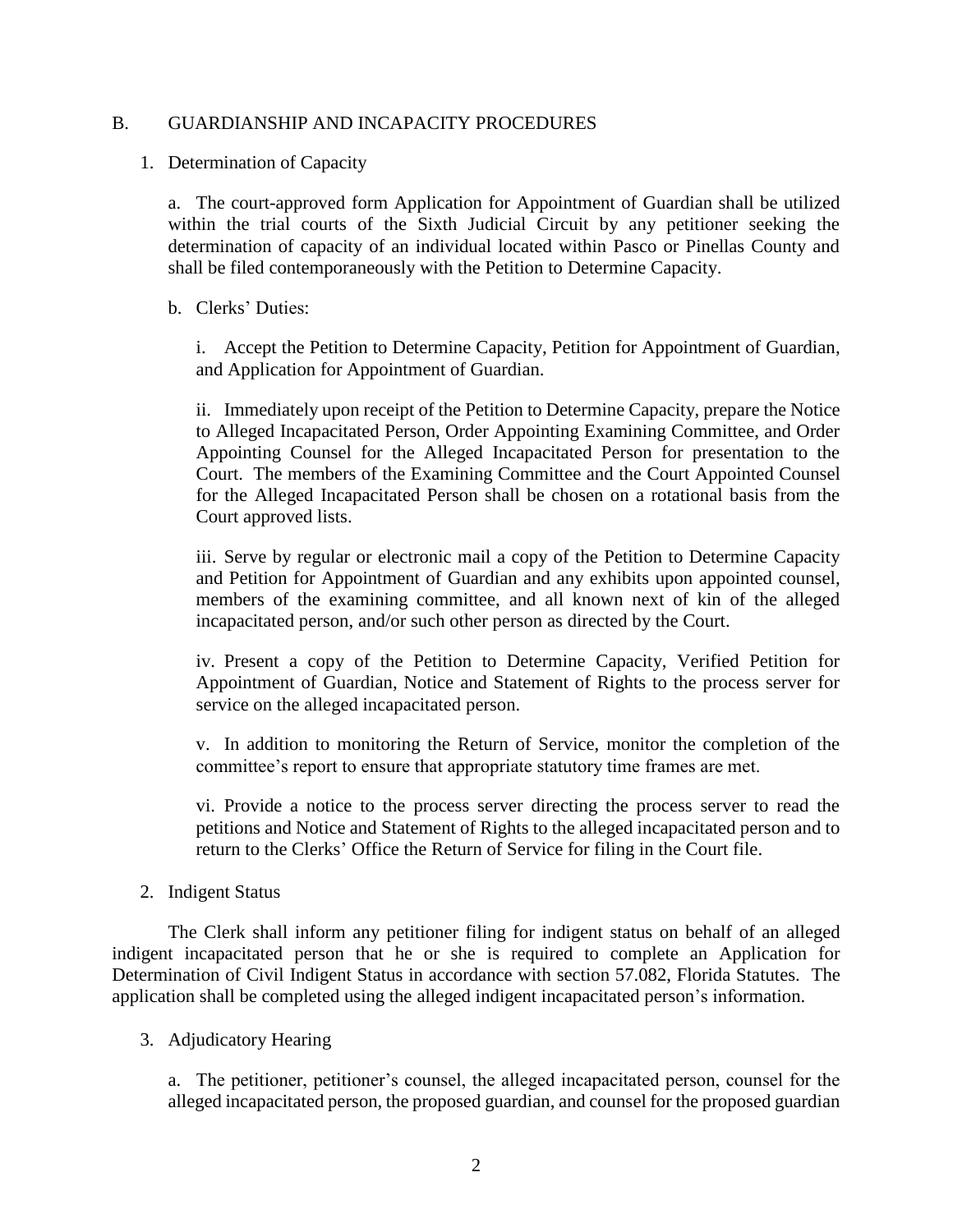shall attend the adjudicatory hearing. The Court may waive attendance by the alleged incapacitated person, upon request of the alleged incapacitated person's counsel.

b. If requested by the Court, the Clerks may be required to attend adjudicatory hearings and keep court minutes.

4. Relocation of Ward

If, after a determination of incapacity, the ward relocates to a different location in the same county, the guardian must file with the court a Notice of Relocation within ten (10) days of the relocation.

# C. IMPLEMENTATION OF GUARDIANSHIP ACCOUNTING, PLAN, AND INVENTORY FORMS

1. All accountings, plans, and inventories shall be filed on court-approved forms. Information on obtaining forms and instructions is available on the Court website, www.jud6.org.

2. The Clerks shall:

a. Upon the issuance of Letters of Guardianship, produce a computer- generated Guardianship filing schedule to be distributed with the Letters of Guardianship to the guardian and the counsel for the guardian.

b. Conduct the statutorily required audit of initial, annual, or final guardianship reports pursuant to chapter 744, Florida Statutes, in accordance with the following procedures:

i. Upon completion of the audit of the initial, annual, or final guardianship report, the Clerks shall submit their audit sheet listing any discrepancies to the general magistrate or other such person as directed by the Court.

ii. If discrepancies are identified, prepare and forward to the general magistrate's office, or to such other person as directed by the Court, an Order Disapproving the Initial, Annual, or Final Accounting, Plan, or Inventory ("Order Disapproving") that lists all discrepancies and provides the guardian thirty (30) days to respond.

iii. If a guardian fails to timely file the accounting, plan, or inventory, prepare and forward to the general magistrate's office, or to such other person as directed by the Court, an Order to File Required Documents ("Order to File") that provides the guardian twenty (20) days to comply.

iv. Monitor compliance with the Order Disapproving, the Order to File, and any orders extending the time for compliance with these orders.

v. If the guardian fails to comply with an order listed in subdivision iv., the general magistrate's office or other such person as directed by the Court may ask the Clerks to prepare and forward an Order to Show Cause.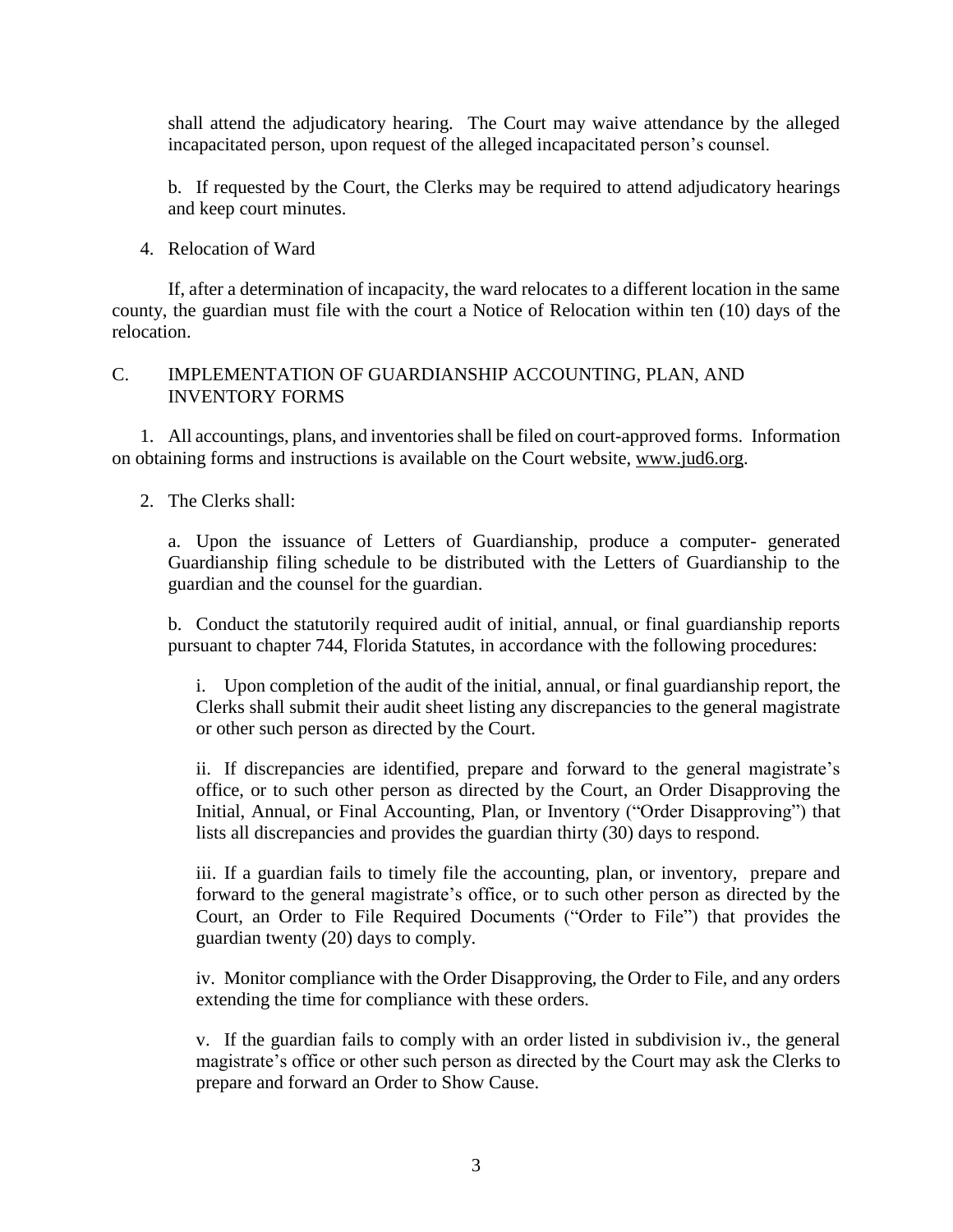vi. Review the documents filed in accordance with the Order Disapproving or Order to File, and forward the file with the audit sheet to the general magistrate or other such person as directed by the Court.

3. All other audits, including random field audits, shall only be conducted pursuant to Court order.

4. If the documents filed are insufficient, an Order to File or To Show Cause will be issued and a hearing scheduled before the judge. The hearing may only be cancelled or continued by written order of the Court.

5. Motions for extensions of time for filing any required document shall be made in writing prior to the time the document is due. The motion shall disclose whether or not an extension of time has previously been granted for the same or similar filing. The parties shall allege good cause on which the extension is sought and that the time requested is sufficient. No motion for extension of time shall be heard orally. Counsel shall ensure that all interested parties receive adequate notice of all such motions.

# D. DISASTER PLAN

Each initial guardianship plan shall include a Disaster Plan, which sets forth the procedures and plans in place for the ward in the event an evacuation order or other emergency order is issued by federal, state, or local officials. The Disaster Plan shall take into account and reflect how each ward's special needs will be met under the plan in the event the guardian or ward relocates temporarily due to an evacuation order, emergency order, or other emergency situation. The Disaster Plan must be updated if the ward permanently changes residence or if a new guardian is appointed. Information on obtaining forms and instructions related to the disaster plan is available on the Sixth Judicial Circuit Court website, www.jud6.org. If the ward is a minor child residing with his or her parent or other relative who is serving as guardian, that guardian shall be exempt from the requirement of filing a disaster plan.

# E. GUARDIAN AND GUARDIAN ADVOCATE TRAINING FOR INCAPACITY AND GUARDIAN ADVOCATE PROCEEDINGS

## 1. Non-Professional Guardian of Incapacitated Adults Education Requirements

a. A non-professional person appointed as guardian who is required to comply with the education requirement of section 744.3145, Florida Statutes, shall be considered to have satisfied the education requirements by completing a minimum of eight (8) hours of instruction and training in an approved family member guardian education course.

b. A non-professional guardian education course shall include topics required by section 744.3145(2), Florida Statutes. Any person or organization seeking court approval to act as a provider of a family member guardian education course may submit the curriculum to the Administrative Office of the Courts, Probate Division (Program).

c. Approved courses for basic guardian education: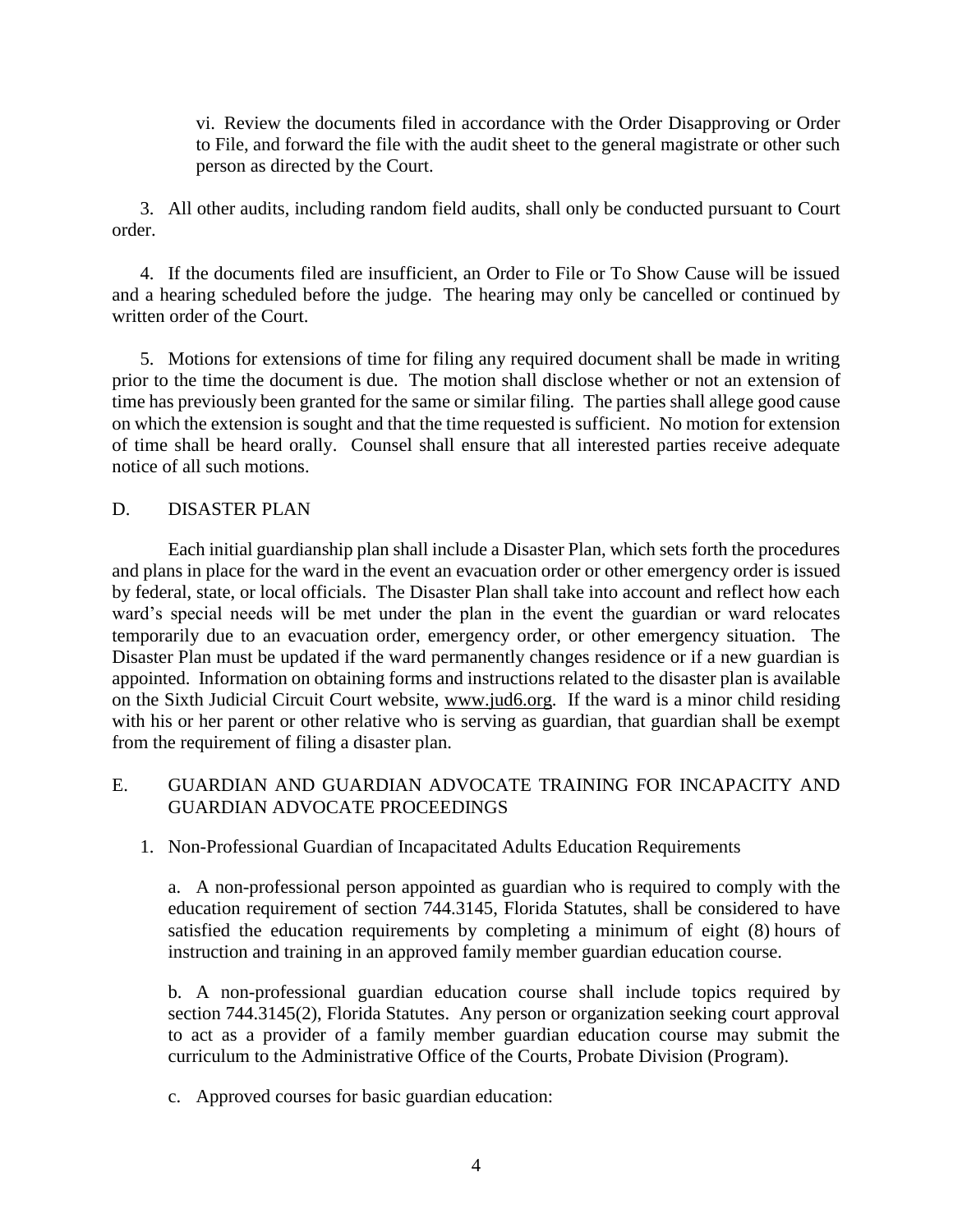i. St. Petersburg College, credit course entitled "Legal Guardian Family Training Online", available at the St. Petersburg College website, www.spcollege.edu, or https://spcollege.augusoft.net.

ii. Additional guardianship courses may be approved. Information on additionally approved programs may be received from the Program.

d. Upon completion of a non-professional guardian education course, the guardian shall file a certificate of completion from the course instructor in the guardianship court file.

2. Professional Guardian Education Requirements

Each professional guardian shall complete training in accordance with chapter 744, Florida Statutes.

3. Parent Guardian of a Minor Child Education Requirements

a. A person who is appointed as guardian of the property of his or her minor child, who is required to comply with the education requirement of section 744.3145(3), Florida Statutes, shall be considered to have satisfied the education requirements by completing a minimum of four (4) hours of instruction and training in an approved guardian of minor child education course. This requirement may be satisfied by completing a St. Petersburg College course entitled "Legal Guardian Family Training Online," available at the St. Petersburg College website, www.spcollege.edu, or https://spcollege.augusoft.net.

b. A guardian of minor child education course shall include topics required in section 744.3145(3), Florida Statutes. Any person or organization seeking court approval to act as a provider of a guardian of minor child education course may submit the curriculum to the Administrative Office of the Courts, Probate Division (Program).

c. Upon completion of a guardian of minor child education course, the guardian shall file a certificate of completion from the course instructor in the guardianship court file.

Administrative Orders No. PA/PI-CIR-97-85, 2004-029 PA/PI-CIR, and 2009-036 PA/PI-CIR, are hereby rescinded.

**DONE AND ORDERED** in Chambers at St. Petersburg, Pinellas County, Florida this day of January 2019.

> ORIGINAL SIGNED ON JANUARY 23, 2019 BY ANTHONY RONDOLINO, CHIEF JUDGE